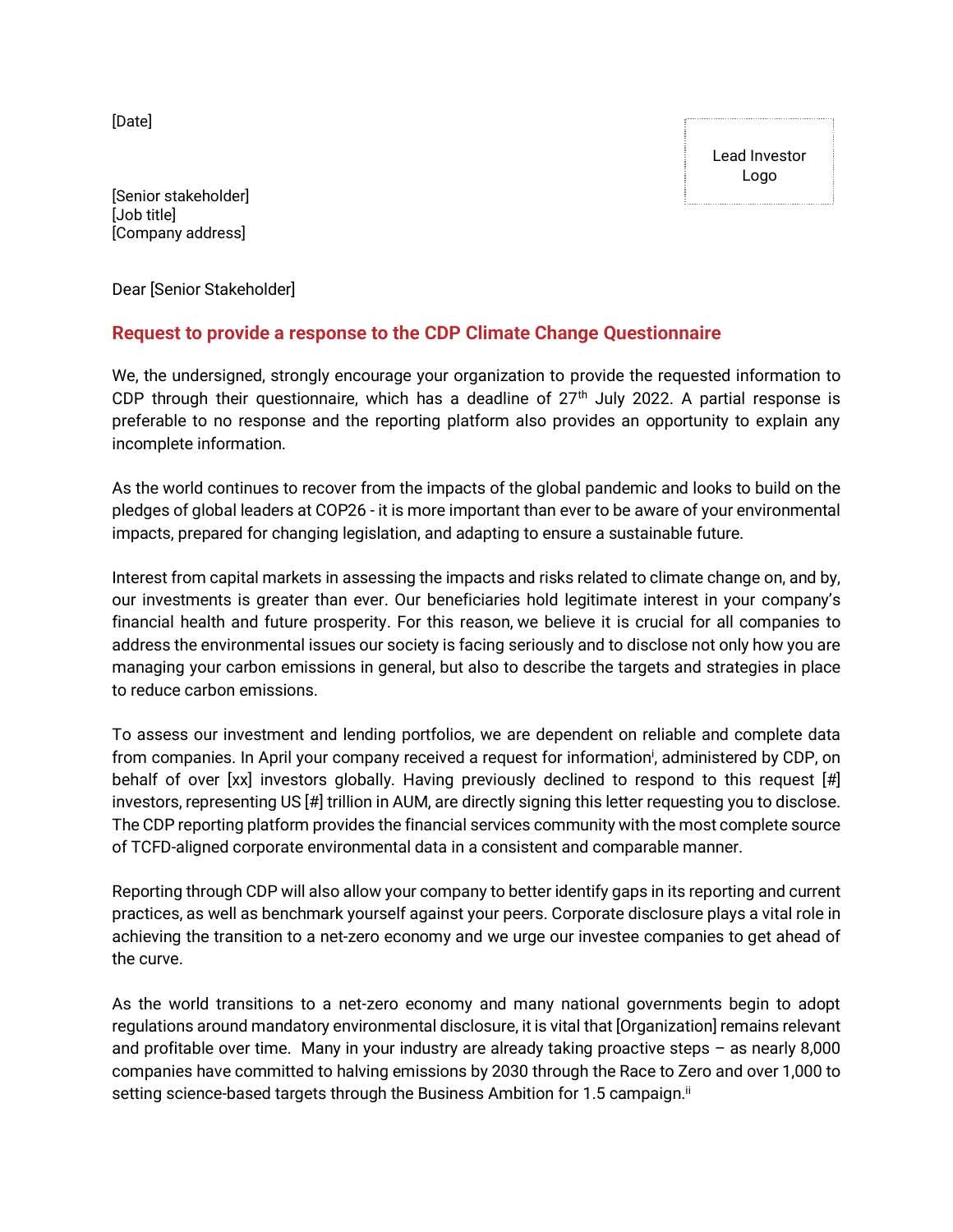While we recognize that transition plans and emissions disclosures may be released through company reports, progress must also be disclosed according to a scored, standardized and well recognized framework so it can be tracked and held to account by financial institutions.

The CDP Climate Change questionnaire is fully aligned with the Task Force on Climate-related Financial Disclosures' (TCFD)<sup>iii</sup> recommendations. Responding to the CDP questionnaire will help both investors and your company manage environmental risks, and work towards becoming TCFD aligned.

We value your thoughts on this letter and would appreciate a response on [Organization]'s intention to respond to its investors' CDP Information Request. For more information on how to respond to CDP please contact your regional CDP representative found at the bottom of this letter. Further guidance can also be found on CDP's website. iv

Sincerely,

[Lead investor name]

*[Lead investor position],* **[Lead investor organization]**

CC: [CDP Primary contact]

*This letter is undersigned by:*

| [Co-signatory name 1] | [Co-signatory position 1] | [Co-signatory organization 1] |
|-----------------------|---------------------------|-------------------------------|
| [Etc.]                | [Etc.]                    | [Etc.]                        |



**For questions on how to respond contact CDP:**

[CDP engagement officer name] [CDP engagement officer email] Or the CDP central support a[t respond@cdp.net](mailto:respond@cdp.net)